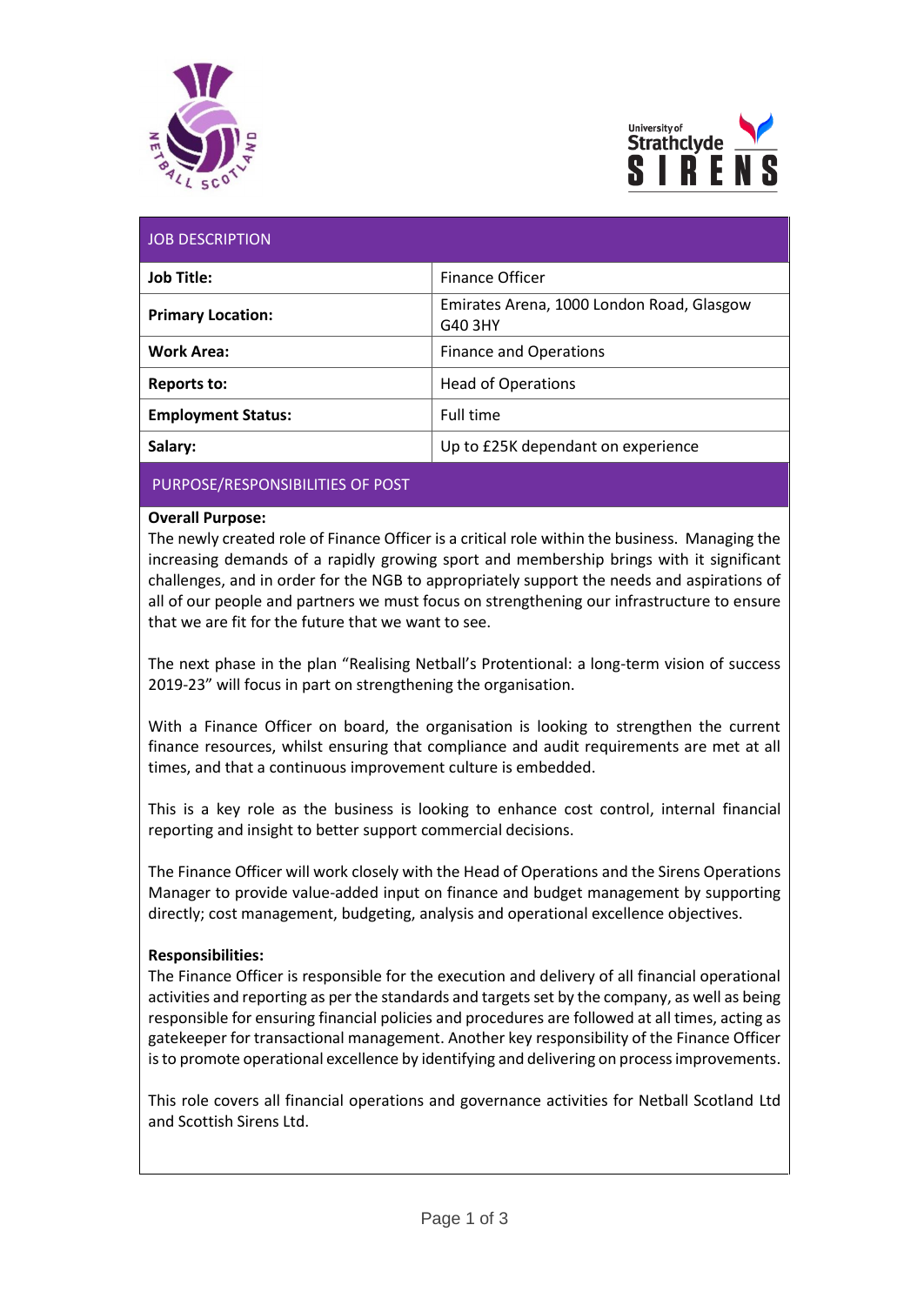



#### **Bookkeeping**

Record all company financial activity on SAGE to provide accurate information for the purposes of filing accounts:

Manage and process purchase ledger, sales ledger

 $\overline{a}$ 

- Maintain accurate record of supplier data in the financial system
- Act as the main point of contact for addressing any inquiries and questions related to financial operations: Liaise with customers, suppliers and banking contacts
- Perform bank and petty cash reconciliations including credit card and cheque control accounts.
- Process monthly accrual/prepayment and salary journals
- Perform all month-end close activities
- Perform tax input and output management and quarterly VAT returns

# **Collections/credit control**

- Pro-actively perform cash collection by ensuring payments are received on-time
- Responsible for the collection of aged debt, and aged debt reduction as per the company's targets
- Responsible for sending statement of accounts, payment dues reminders and working with customers on payment plans
- Maintain accurate customer data in the financial system
- Maintain and update accurate records of customer disputes, and liaise with departments to drive timely dispute resolution
- Enforce the escalation procedure
- Accurately forecast and publish report and commentary to Head of Operations on collections efficiency and aged debt tracking on a monthly basis

#### **Management accounts & reporting**

- Produce month-end reports for all departments
- Perform monthly departmental budget reconciliations with budget holders
- Perform financial analysis and provide intelligence and commentary to Senior Management
- Assist Senior Management in financial management and Board reporting activities

#### **Finance governance**

- Responsible for the integrity of the financials system
- Gatekeeper for the application of financial process and procedures, ensuring that all financial transactions and expenses are approved at the appropriate levels as per delegation of authority
- Ensure financial process documents and procedures are maintained up to date at all times, and any changes tracked, documented and approved
- Ensure delegation of authorities are maintained and updated in a timely manner
- Enforce financial policy

# **Operational Excellence**

- Identify and implement process improvement within the finance function, as per the company set target of productivity and financial governance
- Support or lead the implementation of technical enhancements within the financial system
- Coach and support departments on developing stronger financial and cost control acumen and understanding, to strengthen the organisation
- Promote a culture of continuous improvement

**In addition:** Other duties as may reasonably be required by the Head of Operations